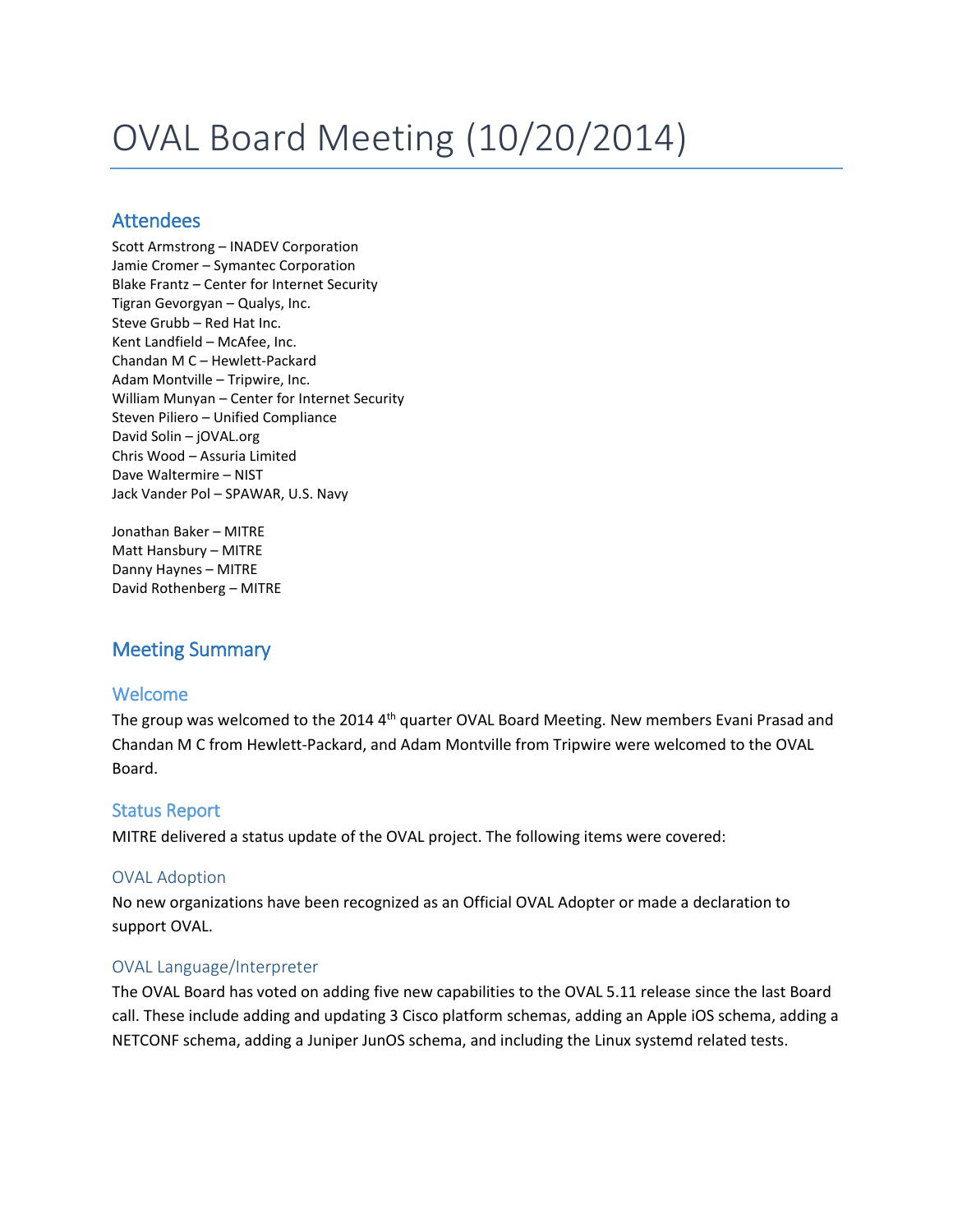During some of the votes on the aforementioned features, quorum was not reached. As directed by OVAL's sponsor, these votes were considered valid because there was a clear indication one way or another on whether or not to include the new feature.

The OVAL Board currently has one open voting period for including the Solaris virtualization test. In the near future, the OVAL Board will be voting on the Windows user right test. Although not previously in scope for OVAL 5.11, new Mac OSX tests have been created that would greatly improve Mac OSX platform support. Since the existing tests are outdated, it may be beneficial to consider them for inclusion. A quick survey of the attending Board members revealed no objections to putting these Mac OSX tests out for a discussion period and vote. Another Board member requested that the Board consider adding clarifications to symlink traversal as well.

Per the sponsor's direction, MITRE is not currently doing any active development with the OVAL Interpreter. As such, there are no new changes to the OVAL Interpreter for this quarter. To ensure that the Interpreter works with the upcoming 5.11 version of OVAL, a new build will be created to provide compatibility and correct validation of the new version, but with no new features implemented. One Board member asked the question of what would happen to further development of the OVAL Interpreter in a situation where MITRE was no longer moderating the effort. MITRE is currently focused on the plan to transition the OVAL Repository and has not arrived at a transition plan for the OVAL Interpreter at this time. The optimal outcome would be for a volunteer to take ownership responsibilities for the open source reference implementation. This would likely be a simple transition since the OVAL Interpreter is already open source, and does not require the constant input that maintaining the OVAL Repository requires.

#### OVAL Repository

At the time of the call, the number of Definitions within the OVAL Repository was 24,389. The OVAL Repository Top Contributor designation was awarded to ALTX-SOFT, Hewlett-Packard, and SecPod Technologies for their numerous contributions.

# OVAL Transition Plan

MITRE walked through a presentation that laid out a more detailed plan for the transition of the components of the OVAL project. Included in this were updates to the OVAL documentation overall, with a particular concentration on how to properly extend the Language, the plan to submit parts of the OVAL Language for inclusion in the IETF SACM WG architecture model where appropriate, and the first stages of transferring the OVAL Repository. MITRE has met with two interested parties over transferring the operation of the OVAL Repository and has shared the outcomes of these conversations with the DHS sponsor. It is expected that the sponsor will consider this feedback and make a decision on how to handle the transition in the near future.

Several questions from OVAL Board members were raised with regards to conflict of interest in the new operator of the OVAL Repository. One member representing the Center for Internet Security (CIS<sup>1</sup>)

 $\overline{\phantom{a}}$ 

<sup>1</sup> http://www.cisecurity.org/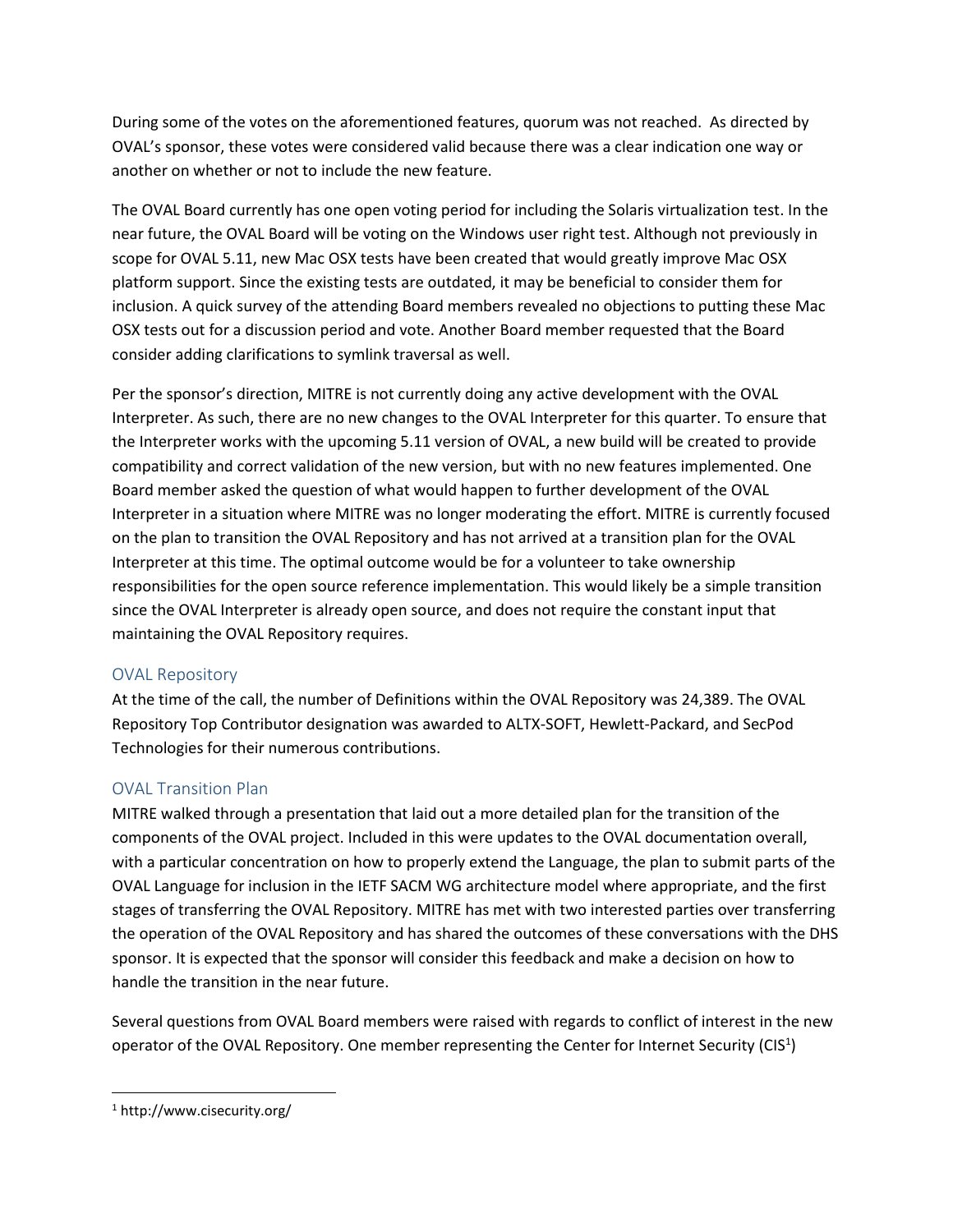identified his organization as one of the interested parties. CIS is another non-profit organization which already maintains their own repository of OVAL content. Their plan for hosting the OVAL Repository would be to mirror what MITRE has done, but on CIS servers. No membership would be required to view or submit content. They would potentially be looking for ways to improve the process of getting content approved for inclusion into the Repository. An announcement regarding the transition of the OVAL Repository is expected by the end of November.

The improvements to the OVAL documentation would greatly assist new community members with picking up OVAL from no prior experience. For more experienced OVAL users, idioms would be created to describe different approaches to various uses of OVAL and provide real examples of tests used over the years. This will be modeled after the STIX project's <http://stixproject.github.io/> web site. The Board agreed that this approach would serve as an improvement to expanding OVAL knowledge.

Additionally, MITRE is composing several whitepapers per the direction of the DHS sponsor. These whitepapers will document how selected components of the OVAL Language would benefit the SACM architecture model. These whitepapers are part of MITRE's commitment to assisting the SACM effort.

### **SACM**

Adam Montville provided an update of current SACM WG efforts. IETF 91 is scheduled for November in Honolulu, Hawaii. The SACM WG will be having one session on Monday and one session on Friday to allow for working sessions in between. This approach proved efficient at IETF 90. The WG currently has the architecture draft and updated requirements document. Their previous submission for the use case document has been delayed. Additionally, it is expected that an updated information model will be submitted prior to IETF 91. Adam reminded the group that SACM is still needs more individuals to get involved and provide comments over the SACM mailing list on the documents.

#### Separate Versioning Policy

During the  $3^{rd}$  quarter OVAL Board call, MITRE led some conversation on making changes to the current versioning policy. The specific changes would separate out the core and platform extension version numbers into more detailed components to allow individual revisions. There have been no negative responses to this proposal so a voting ballot for officially adopting the new policy will be submitted to the Board soon. This versioning policy will go into effect with the release of OVAL 5.11. There were no objections during the call to this approach.

# **Conclusion**

MITRE has identified a viable timeline and strategy for transitioning away from moderation of the OVAL Repository and eventually the OVAL Language. Until the OVAL 5.11 release, MITRE and the OVAL Board will continue to expand the Language to meet current needs. New documentation is planned to serve as the launching point for future OVAL adopters in the absence of a moderator presence. The OVAL Board is encouraged to participate with the IETF SACM WG to help drive a consensus information model.